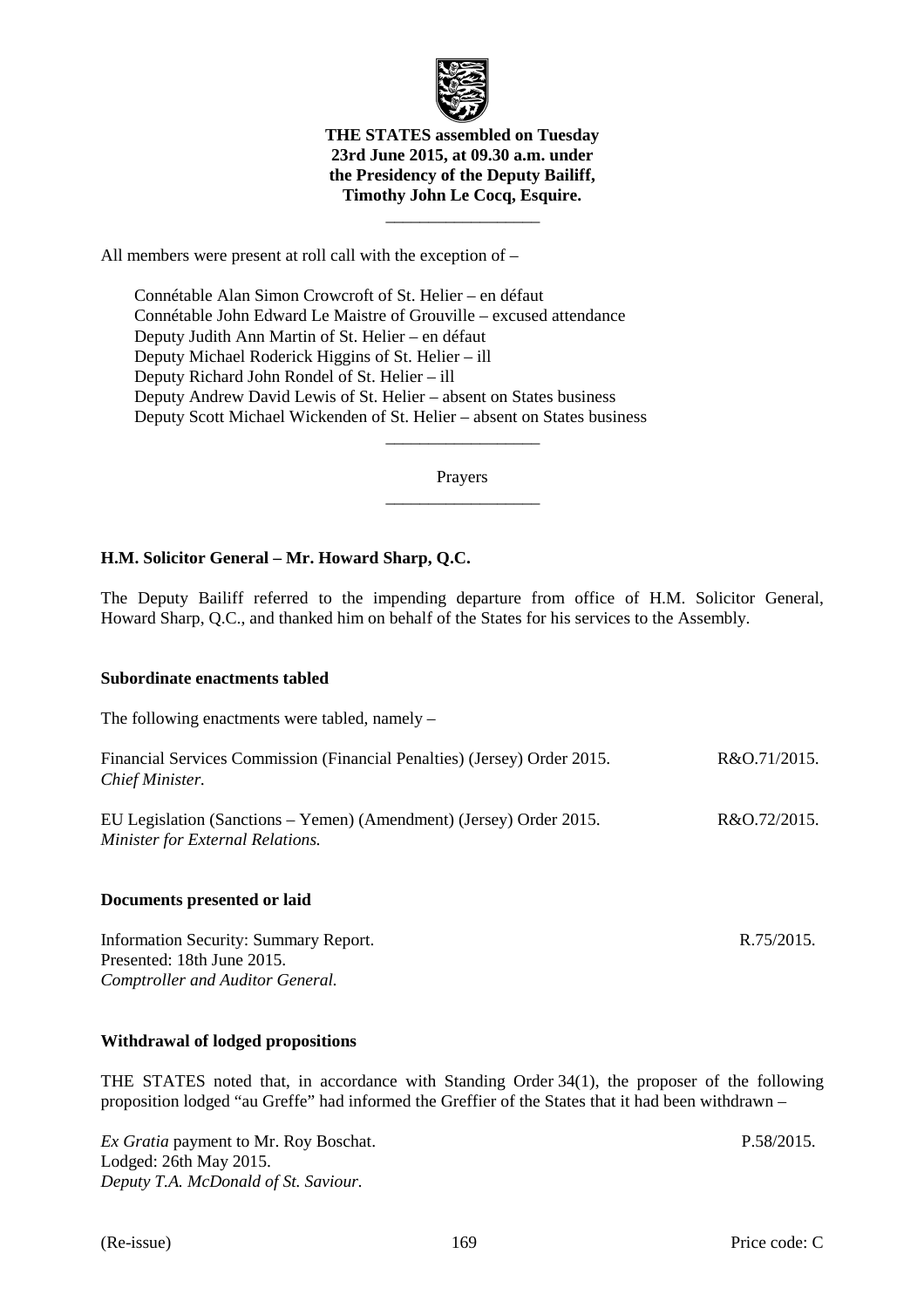## **Membership of the Economic Affairs Scrutiny Panel**

In accordance with the provisions of Standing Order 125(1), Deputy Simon Muir Brée of St. Clement, Chairman of the Economic Affairs Scrutiny Panel, indicated that he wished to have a Panel of 4 members, including the Chairman, and nominated the following 3 elected members as members of the Panel –

 The Connétable of Grouville The Connétable of St. Ouen The Deputy of St. Mary.

There being no further nominations, the Deputy Bailiff declared the nominees duly elected.

### **Membership of the Privileges and Procedures Committee**

In accordance with the provisions of Standing Order 122, the following nomination was made by the Connétable of St. Clement, Chairman of the Privileges and Procedures Committee, for a member who was a representative of the Chairmen's Committee –

Deputy Simon Muir Brée of St. Clement

There being no other nominations, the Deputy Bailiff declared that Deputy Simon Muir Brée of St. Clement had been duly elected as a member of the Privileges and Procedures Committee.

### **Written Questions**

*(see Official Report/Hansard)* 

The Minister for Transport and Technical Services tabled an answer to a question asked by Deputy S.Y. Mézec of St. Helier regarding taxi regulation.

The Minister for Economic Development tabled an answer to a question asked by Deputy G.P. Southern of St. Helier regarding the transfer of Jersey Tourism employees to Visit Jersey.

The Minister for Economic Development tabled an answer to a question asked by Deputy G.P. Southern of St. Helier regarding job opportunities in the mining and extraction sectors.

The Minister for Planning and Environment tabled an answer to a question asked by Deputy T.A. McDonald of St. Saviour regarding procedures for dealing with complaints.

The Minister for Planning and Environment tabled an answer to a question asked by Deputy T.A. McDonald of St. Saviour regarding actions taken by officers acting in the name of the Minister.

The Minister for Economic Development tabled an answer to a question asked by Deputy G.P. Southern of St. Helier regarding high value and low value business.

The Minister for Economic Development tabled an answer to a question asked by Deputy S.Y. Mézec of St. Helier regarding economic growth.

The Chief Minister tabled an answer to a question asked by Deputy S.Y. Mézec of St. Helier regarding performance-related pay for public sector employees.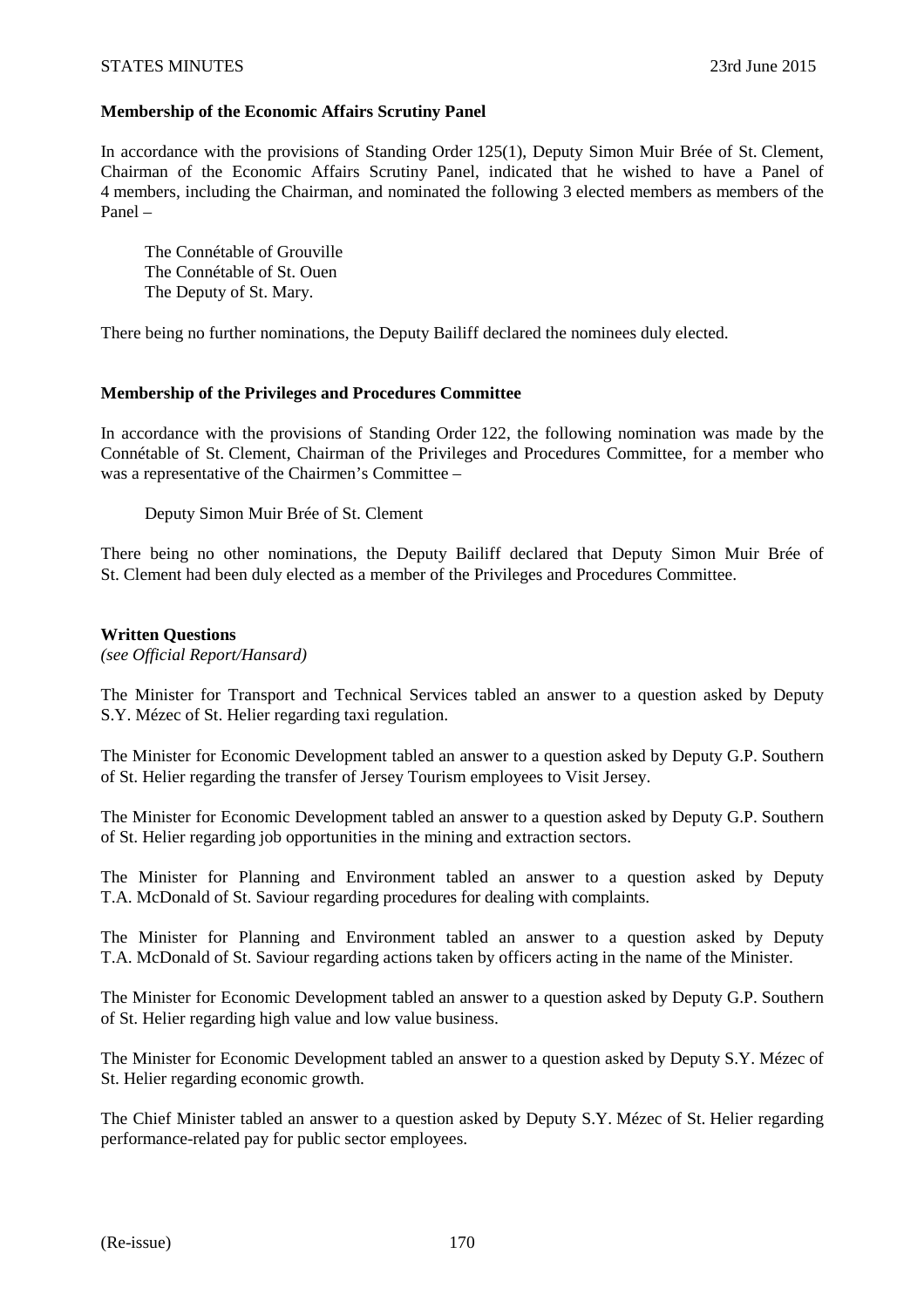The Chairman of the Comité des Connétables tabled an answer to a question asked by Deputy S.Y. Mézec of St. Helier regarding the recruitment of Centeniers.

### **Oral Questions**

*(see Official Report/Hansard)* 

Deputy G.P. Southern of St. Helier asked a question of the Chief Minister regarding the impact of economic growth on Gross Domestic Product growth.

Deputy M. Tadier of St. Brelade asked a question of the Chief Minister regarding the development of the Esplanade Quarter.

Deputy R. Labey of St. Helier asked a question of the Minister for Treasury and Resources regarding parking spaces assigned to Andium residents.

Deputy S.Y. Mézec of St. Helier asked a question of the Chief Minister regarding redistribution through the tax and transfer system.

Deputy J.A.N. Le Fondré of St. Lawrence asked a question of the Minister for Treasury and Resources regarding information requested from the States of Jersey Development Company by the Corporate Services Scrutiny Panel.

Deputy G.P. Southern of St. Helier asked a question of the Assistant Chief Minister regarding the impact of the finance sector on economic growth.

Deputy S.Y. Mézec of St. Helier asked a question of the Minister for Treasury and Resources regarding the development of the Esplanade Quarter.

### **Oral Questions without notice**

*(see Official Report/Hansard)* 

The Minister for Home Affairs answered questions without notice from members.

The Chief Minister answered questions without notice from members.

### **Statements on a matter of official responsibility**

*(see Official Report/Hansard)* 

The Minister for Treasury and Resources made a statement concerning the retirement of the Non-Executive Chairman of the States of Jersey Development Company.

The Minister for Treasury and Resources, as shareholder representative, made a statement concerning the future of JT.

### **States of Jersey Development Company Limited: re-appointment of Non-executive Director. P.45/2015**

THE STATES, adopting a proposition of the Minister for Treasury and Resources –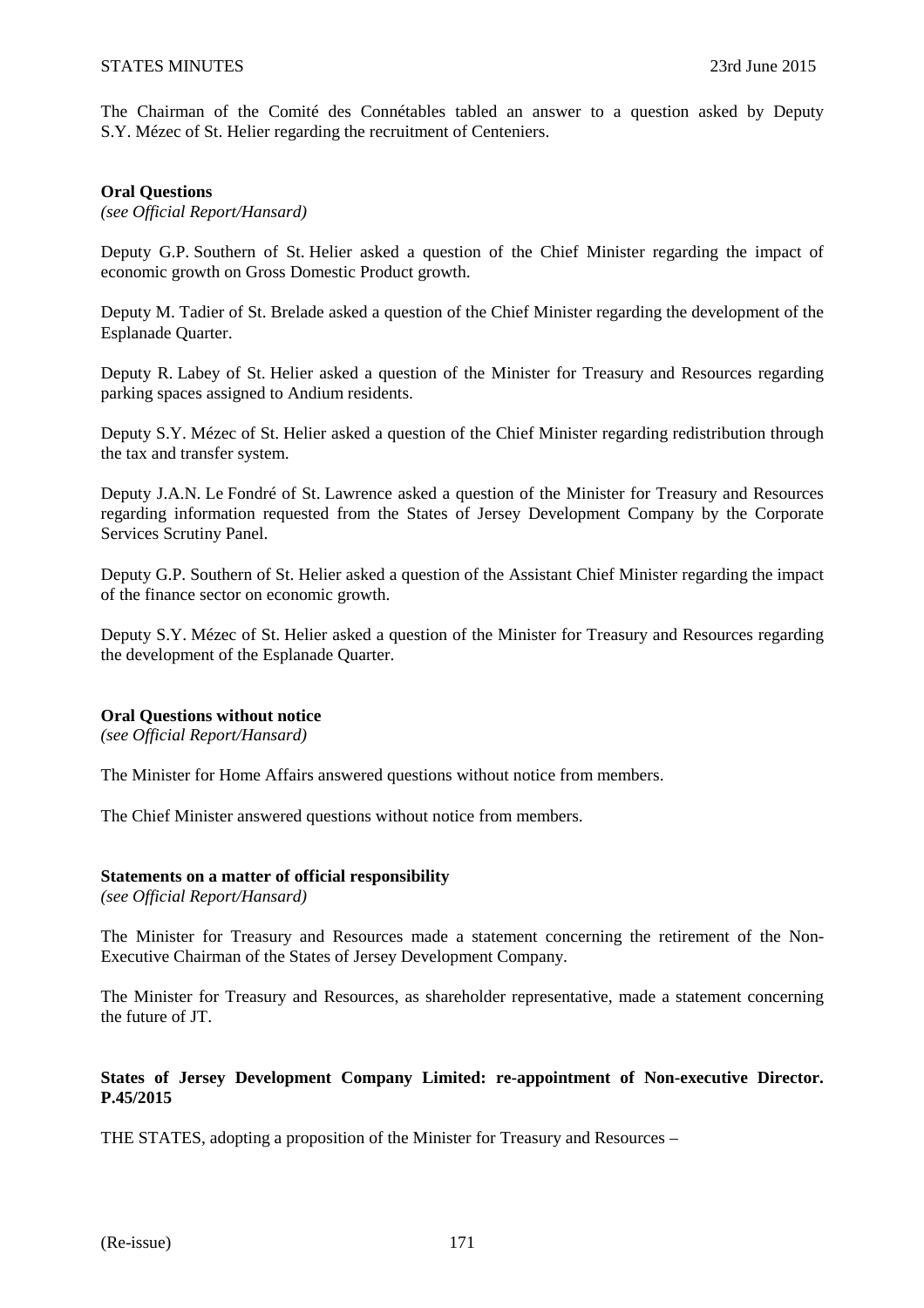- (a) re-appointed Mr. Paul Masterton as a Non-Executive Director of the States of Jersey Development Company Limited for a period of 3 years in accordance with the Memorandum and Articles of Association, to take effect from the delivery to the company of the notice referred to in paragraph (b) below; and
- (b) authorised the Greffier of the States for and on behalf of the States to deliver a notice to the States of Jersey Development Company Limited in accordance with Article 21(b) of the Memorandum and Articles of Association to give effect to the appointment.

Members present voted as follows –

**POUR: 31 CONTRE: 5 ABSTAIN: 0** 

Senator P.F. Routier Connétable of St. John Senator P.F.C. Ozouf Deputy G.P. Southern (H) Senator A.J.H. Maclean Deputy J.M. Maçon (S) Senator I.J. Gorst<br>
Senator L.J. Farnham<br>
Deputy S.M. Brée (C) Senator P.M. Bailhache Senator A.K.F. Green. Connétable of St. Clement Connétable of St. Peter Connétable of St. Lawrence Connétable of St. Mary Connétable of St. Ouen Connétable of St. Brelade Connétable of St. Martin Connétable of St. Saviour Connétable of Trinity Deputy of Grouville Deputy of Trinity Deputy E.J. Noel (L) Deputy of St. John Deputy S.J. Pinel (C) Deputy of St. Martin Deputy R.G. Bryans (H) Deputy of St. Peter Deputy of St. Ouen Deputy R. Labey (H) Deputy M.J. Norton (B) Deputy T.A. McDonald (S) Deputy of St. Mary Deputy G.J. Truscott (B) Deputy P.D. McLinton (S)

# Deputy S.M. Brée (C)

### **Draft Connétables (Amendment – Declaration of Convictions) (Jersey) Law 201- P.48/2015**

THE STATES commenced consideration of the Draft Connétables (Amendment – Declaration of Convictions) (Jersey) Law 201- and adopted the principles.

THE STATES, having been informed that the relevant scrutiny panel did not wish to scrutinise the draft legislation, adopted Articles 1 to 3.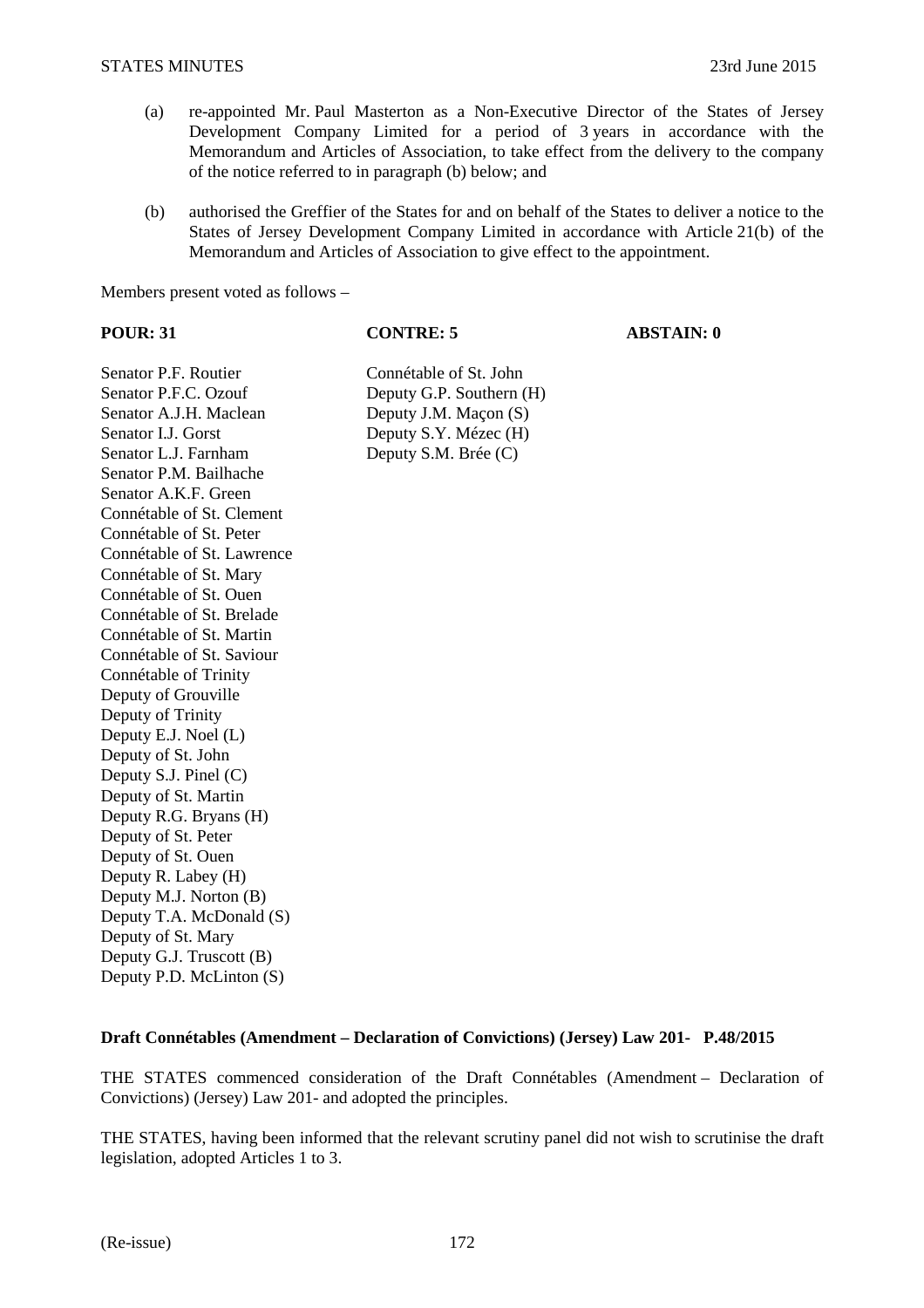Members present voted as follows –

| <b>POUR: 37</b>            | <b>CONTRE: 0</b> | <b>ABSTAIN: 0</b> |
|----------------------------|------------------|-------------------|
| Senator P.F. Routier       |                  |                   |
| Senator P.F.C. Ozouf       |                  |                   |
| Senator A.J.H. Maclean     |                  |                   |
| Senator I.J. Gorst         |                  |                   |
| Senator L.J. Farnham       |                  |                   |
| Senator P.M. Bailhache     |                  |                   |
| Senator A.K.F. Green       |                  |                   |
| Senator Z.A. Cameron       |                  |                   |
| Connétable of St. Clement  |                  |                   |
| Connétable of St. Peter    |                  |                   |
| Connétable of St. Lawrence |                  |                   |
| Connétable of St. Mary     |                  |                   |
| Connétable of St. Ouen     |                  |                   |
| Connétable of St. Brelade  |                  |                   |
| Connétable of St. Martin   |                  |                   |
| Connétable of St. Saviour  |                  |                   |
| Connétable of St. John     |                  |                   |
| Connétable of Trinity      |                  |                   |
| Deputy G.P. Southern (H)   |                  |                   |
| Deputy of Grouville        |                  |                   |
| Deputy of Trinity          |                  |                   |
| Deputy E.J. Noel (L)       |                  |                   |
| Deputy of St. John         |                  |                   |
| Deputy J.M. Maçon (S)      |                  |                   |
| Deputy S.J. Pinel (C)      |                  |                   |
| Deputy of St. Martin       |                  |                   |
| Deputy R.G. Bryans (H)     |                  |                   |
| Deputy of St. Peter        |                  |                   |
| Deputy S.Y. Mézec (H)      |                  |                   |
| Deputy of St. Ouen         |                  |                   |
| Deputy R. Labey (H)        |                  |                   |
| Deputy S.M. Brée (C)       |                  |                   |
| Deputy M.J. Norton (B)     |                  |                   |
| Deputy T.A. McDonald (S)   |                  |                   |
| Deputy of St. Mary         |                  |                   |
| Deputy G.J. Truscott (B)   |                  |                   |
| Deputy P.D. McLinton (S)   |                  |                   |

THE STATES, subject to the sanction of Her Most Excellent Majesty in Council, adopted a Law entitled the Connétables (Amendment – Declaration of Convictions) (Jersey) Law 201-.

### **Draft Income Support (Amendment) (Jersey) Law 201- P.50/2015**

THE STATES commenced consideration of the Draft Income Support (Amendment) (Jersey) Law 201 and adopted the principles.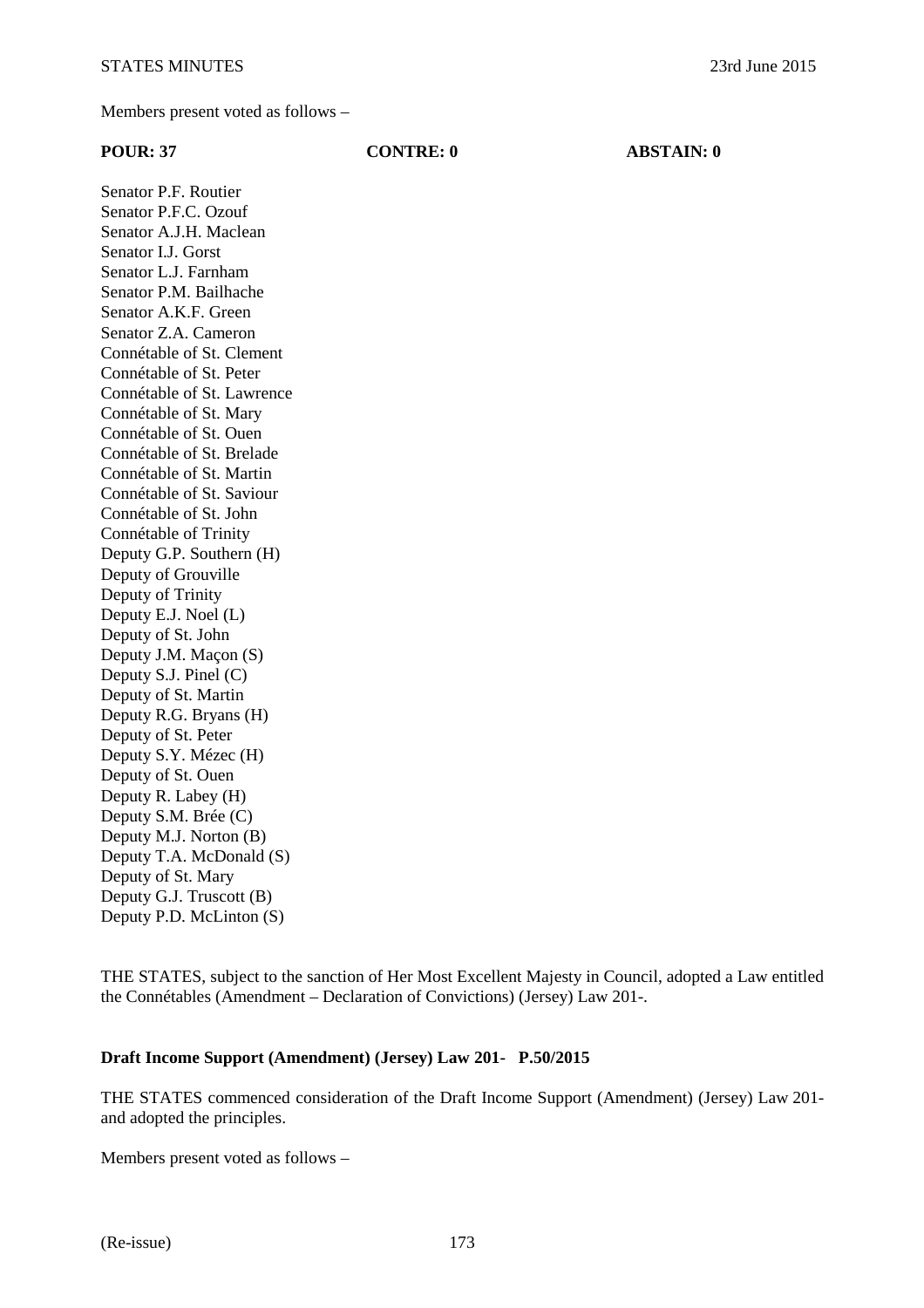Senator I.J. Gorst Deputy S.Y. Mézec (H) Senator P.M. Bailhache Senator A.K.F. Green Connétable of St. Clement Connétable of St. Peter Connétable of St. Lawrence Connétable of St. Mary Connétable of St. Ouen Connétable of St. Brelade Connétable of St. Martin Connétable of St. Saviour Connétable of Trinity Deputy J.A.N. Le Fondré (L) Deputy of Trinity Deputy E.J. Noel (L) Deputy of St. John Deputy J.M. Maçon (S) Deputy S.J. Pinel (C) Deputy of St. Martin Deputy R.G. Bryans (H) Deputy of St. Peter Deputy of St. Ouen Deputy L.M.C. Doublet (S) Deputy R. Labey (H) Deputy S.M. Brée (C) Deputy M.J. Norton (B) Deputy T.A. McDonald (S) Deputy of St. Mary Deputy G.J. Truscott (B) Deputy P.D. McLinton (S)

### **POUR: 31 CONTRE: 2 ABSTAIN: 1**

Senator P.F. Routier Deputy G.P. Southern (H) Senator Z.A. Cameron

THE STATES, having been informed that the relevant scrutiny panel had indicated that it did not wish to scrutinise the draft legislation, adopted Articles 1 and 2.

THE STATES adopted Article 3.

Connétable of St. Lawrence Connétable of St. Mary

| <b>POUR: 34</b>           | <b>CONTRE: 4</b>          | <b>ABSTAIN: 0</b> |
|---------------------------|---------------------------|-------------------|
| Senator P.F. Routier      | Deputy G.P. Southern (H)  |                   |
| Senator A.J.H. Maclean    | Deputy J.M. Maçon (S)     |                   |
| Senator I.J. Gorst        | Deputy S.Y. Mézec (H)     |                   |
| Senator L.J. Farnham      | Deputy L.M.C. Doublet (S) |                   |
| Senator P.M. Bailhache    |                           |                   |
| Senator A.K.F. Green      |                           |                   |
| Connétable of St. Clement |                           |                   |
| Connétable of St. Peter   |                           |                   |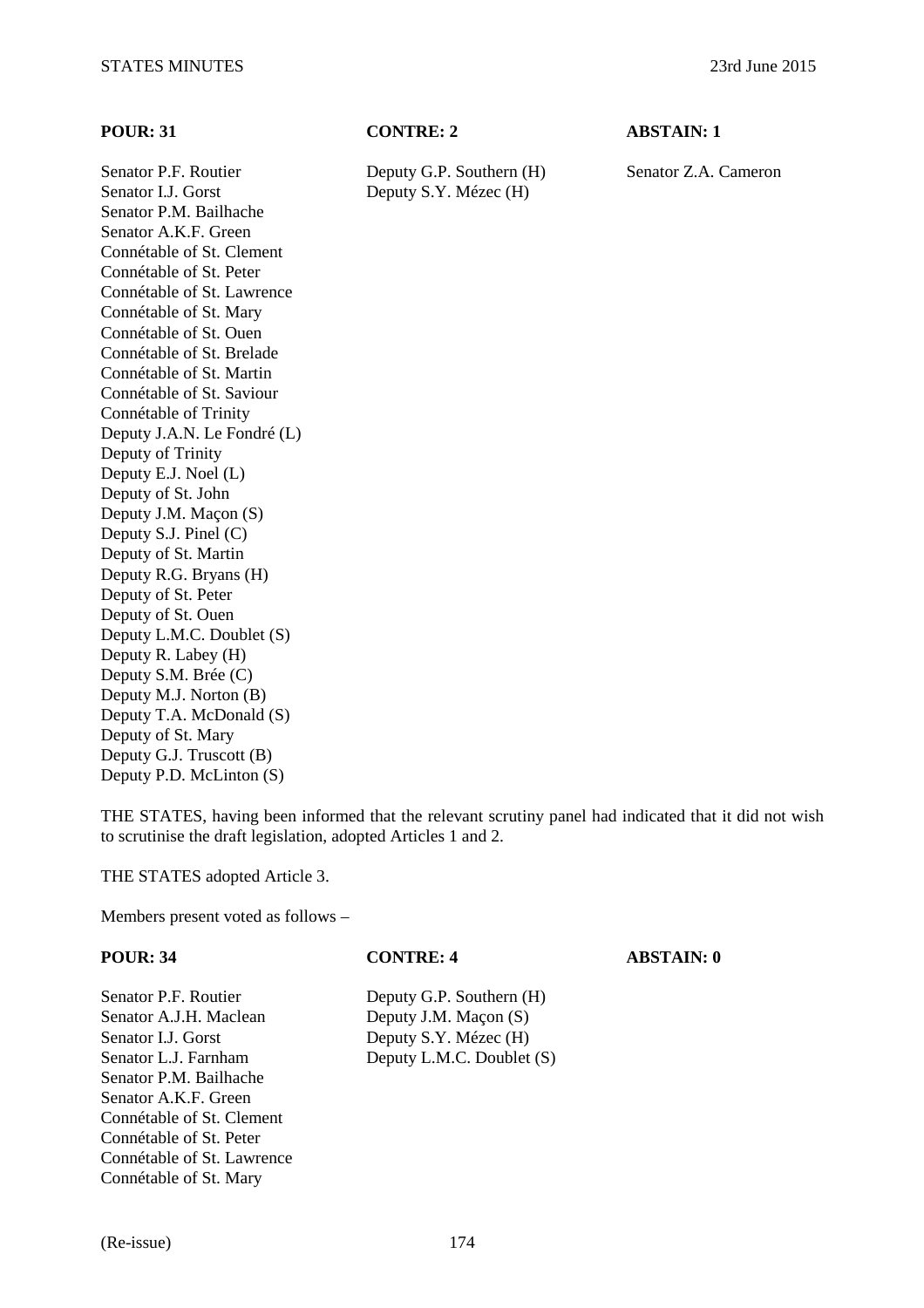Connétable of St. Ouen Connétable of St. Brelade Connétable of St. Martin Connétable of St. Saviour Connétable of Trinity Deputy of Grouville Deputy J.A. Hilton (H) Deputy J.A.N. Le Fondré (L) Deputy of Trinity Deputy K.C. Lewis (S) Deputy E.J. Noel (L) Deputy of St. John Deputy S.J. Pinel (C) Deputy of St. Martin Deputy R.G. Bryans (H) Deputy of St. Peter Deputy of St. Ouen Deputy R. Labey (H) Deputy S.M. Bree (C) Deputy M.J. Norton (B) Deputy T.A. McDonald (S) Deputy of St. Mary Deputy G.J. Truscott (B) Deputy P.D. McLinton (S)

THE STATES adopted Articles 4 to 7.

THE STATES, subject to the sanction of Her Most Excellent Majesty in Council, adopted a Law entitled the Income Support (Amendment) (Jersey) Law 201-.

| <b>POUR: 35</b>             | <b>CONTRE: 2</b>         | <b>ABSTAIN: 1</b>         |
|-----------------------------|--------------------------|---------------------------|
| Senator P.F. Routier        | Deputy G.P. Southern (H) | Deputy L.M.C. Doublet (S) |
| Senator A.J.H. Maclean      | Deputy S.Y. Mézec (H)    |                           |
| Senator I.J. Gorst          |                          |                           |
| Senator L.J. Farnham        |                          |                           |
| Senator P.M. Bailhache      |                          |                           |
| Senator A.K.F. Green        |                          |                           |
| Connétable of St. Clement   |                          |                           |
| Connétable of St. Peter     |                          |                           |
| Connétable of St. Lawrence  |                          |                           |
| Connétable of St. Mary      |                          |                           |
| Connétable of St. Ouen      |                          |                           |
| Connétable of St. Brelade   |                          |                           |
| Connétable of St. Martin    |                          |                           |
| Connétable of St. Saviour   |                          |                           |
| Connétable of Trinity       |                          |                           |
| Deputy of Grouville         |                          |                           |
| Deputy J.A. Hilton (H)      |                          |                           |
| Deputy J.A.N. Le Fondré (L) |                          |                           |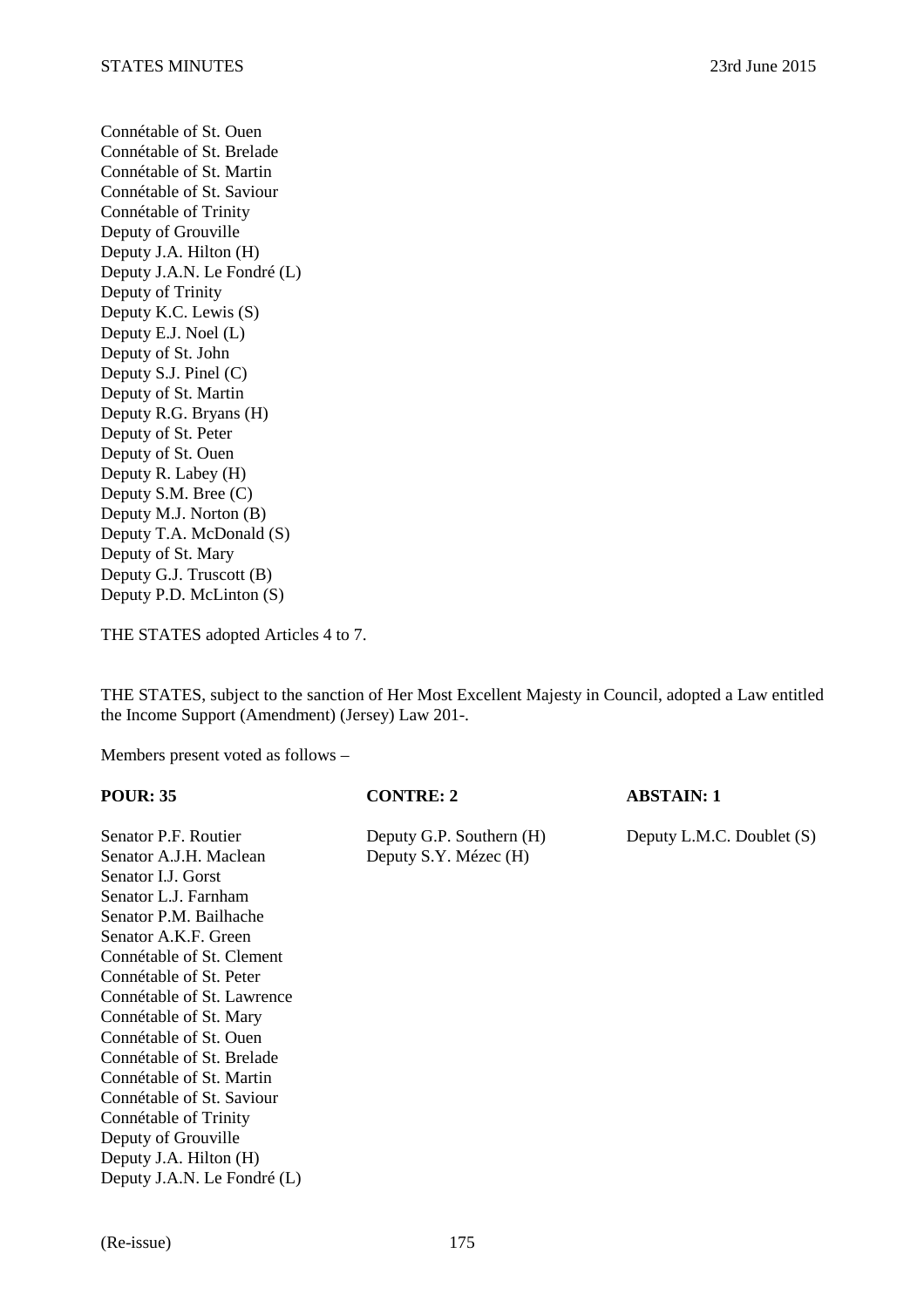Deputy of Trinity Deputy K.C. Lewis (S) Deputy E.J. Noel (L) Deputy of St. John Deputy J.M. Maçon (S) Deputy S.J. Pinel (C) Deputy of St. Martin Deputy R.G. Bryans (H) Deputy of St. Peter Deputy of St. Ouen Deputy R. Labey (H) Deputy S.M. Brée (C) Deputy M.J. Norton (B) Deputy T.A. McDonald (S) Deputy of St. Mary Deputy G.J. Truscott (B) Deputy P.D. McLinton (S)

### **Draft Income Support (Amendment of Law No. 2) (Jersey) Regulations 201- P.51/2015**

THE STATES commenced consideration of the Draft Income Support (Amendment of Law No. 2) (Jersey) Regulations 201- and adopted the principles.

Members present voted as follows –

Senator P.F. Routier Senator Z.A. Cameron Senator A.J.H. Maclean Deputy G.P. Southern (H) Senator I.J. Gorst Deputy K.C. Lewis (S) Senator L.J. Farnham Deputy J.M. Maçon (S) Senator P.M. Bailhache Deputy S.Y. Mézec (H) Senator A.K.F. Green Deputy L.M.C. Doublet (S) Connétable of St. Clement Deputy R. Labey (H) Connétable of St. Peter Connétable of St. Lawrence Connétable of St. Mary Connétable of St. Ouen Connétable of St. Brelade Connétable of St. Martin Connétable of St. Saviour Connétable of St. John Connétable of Trinity Deputy of Grouville Deputy J.A. Hilton (H) Deputy J.A.N. Le Fondré (L) Deputy of Trinity Deputy E.J. Noel (L) Deputy of St. John Deputy S.J. Pinel (C) Deputy of St. Martin Deputy R.G. Bryans (H)

**POUR: 33 CONTRE: 7 ABSTAIN: 0**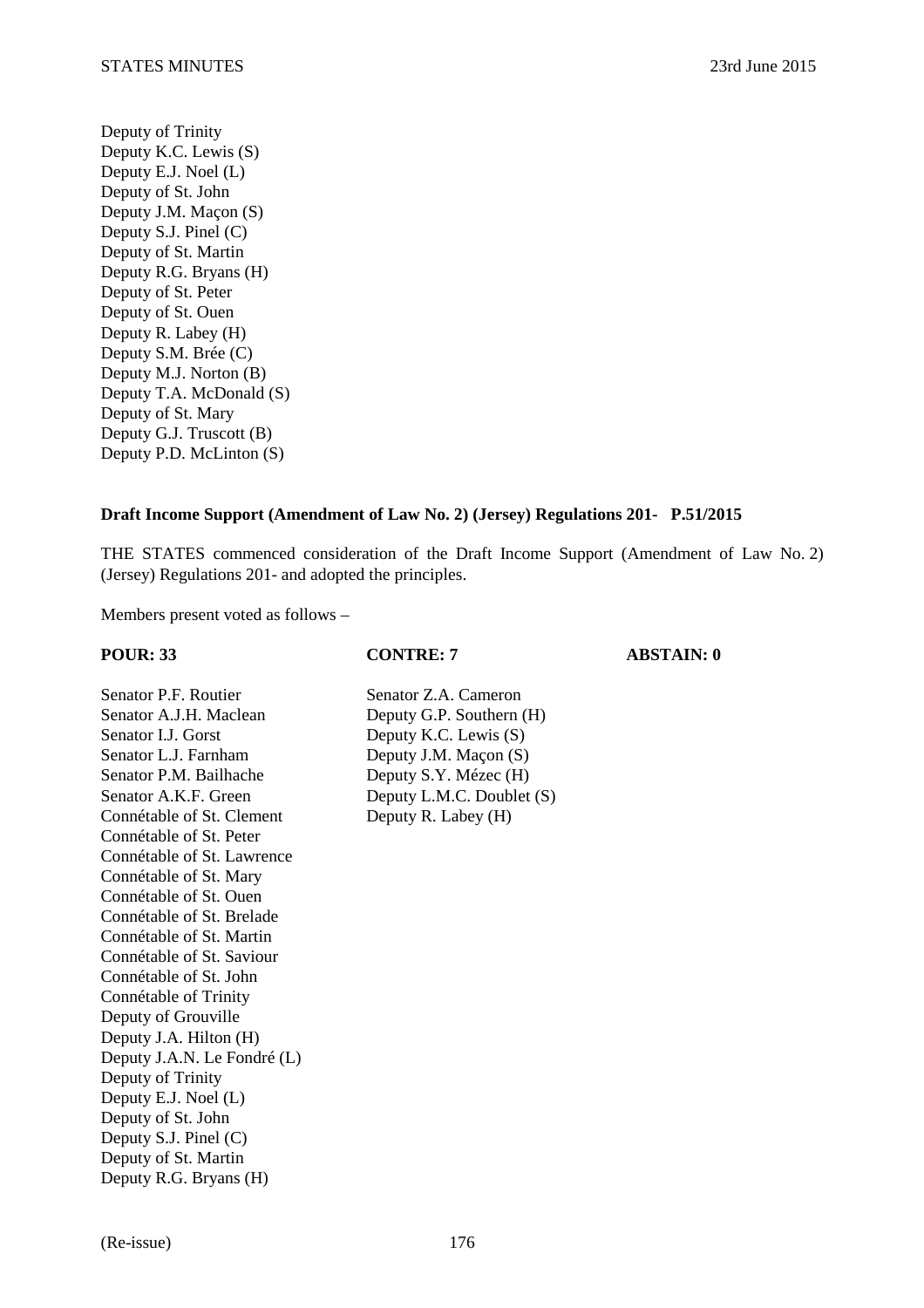Deputy of St. Peter Deputy of St. Ouen Deputy S.M. Brée (C) Deputy M.J. Norton (B) Deputy T.A. McDonald (S) Deputy of St. Mary Deputy G.J. Truscott (B) Deputy P.D. McLinton (S)

THE STATES, having been informed that the relevant scrutiny panel had indicated that it did not wish to scrutinise the draft legislation, adopted Regulations 1 and 2.

Members present voted as follows –

Senator P.F. Routier Senator Z.A. Cameron Senator A.J.H. Maclean Deputy G.P. Southern (H) Senator I.J. Gorst Deputy K.C. Lewis (S) Senator L.J. Farnham Deputy J.M. Maçon (S) Senator P.M. Bailhache Deputy S.Y. Mézec (H) Senator A.K.F. Green Deputy L.M.C. Doublet (S) Connétable of St. Clement Connétable of St. Peter Connétable of St. Lawrence Connétable of St. Mary Connétable of St. Ouen Connétable of St. Brelade Connétable of St. Martin Connétable of St. Saviour Connétable of St. John Connétable of Trinity Deputy of Grouville Deputy J.A. Hilton (H) Deputy J.A.N. Le Fondré (L) Deputy of Trinity Deputy E.J. Noel (L) Deputy of St. John Deputy S.J. Pinel (C) Deputy of St. Martin Deputy R.G. Bryans (H) Deputy of St. Peter Deputy of St. Ouen Deputy R. Labey (H) Deputy S.M. Brée (C) Deputy M.J. Norton (B) Deputy T.A. McDonald (S) Deputy of St. Mary Deputy G.J. Truscott (B) Deputy P.D. McLinton (S)

# **POUR: 34 CONTRE: 6 ABSTAIN: 0**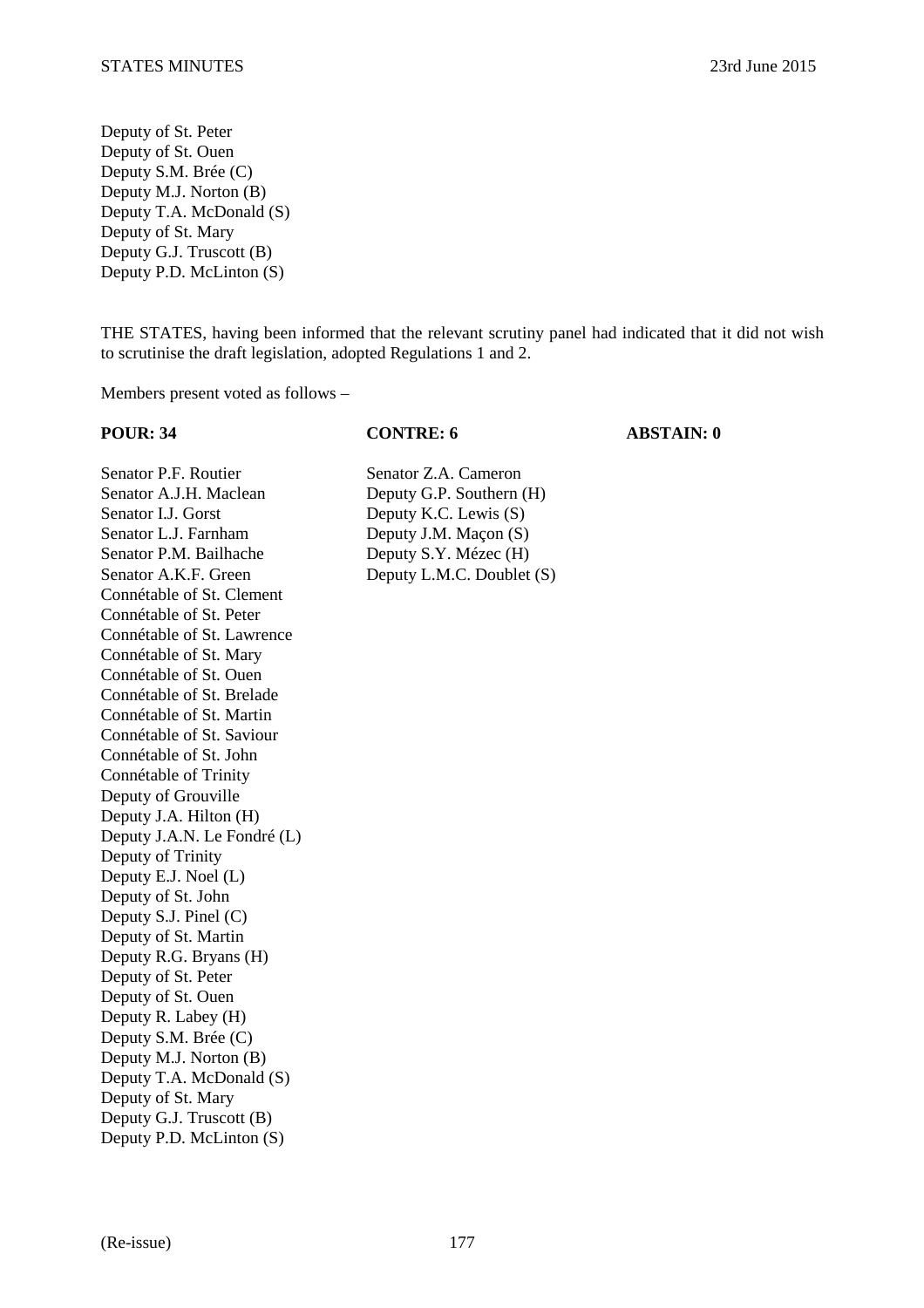THE STATES, in pursuance of Article 3 of the Income Support (Jersey) Law 2007, made Regulations entitled the Income Support (Amendment of Law No. 2) (Jersey) Regulations 2015.

Members present voted as follows –

**POUR: 33 CONTRE: 7 ABSTAIN: 0** 

Senator P.F. Routier Senator Z.A. Cameron Senator A.J.H. Maclean Deputy G.P. Southern (H) Senator I.J. Gorst Deputy K.C. Lewis (S) Senator L.J. Farnham Deputy J.M. Maçon (S) Senator P.M. Bailhache Deputy S.Y. Mézec (H) Senator A.K.F. Green Deputy L.M.C. Doublet (S) Connétable of St. Clement Deputy R. Labey (H) Connétable of St. Peter Connétable of St. Lawrence Connétable of St. Mary Connétable of St. Ouen Connétable of St. Brelade Connétable of St. Martin Connétable of St. Saviour Connétable of St. John Connétable of Trinity Deputy of Grouville Deputy J.A. Hilton (H) Deputy J.A.N. Le Fondré (L) Deputy of Trinity Deputy E.J. Noel (L) Deputy of St. John Deputy S.J. Pinel (C) Deputy of St. Martin Deputy R.G. Bryans (H) Deputy of St. Peter Deputy of St. Ouen Deputy S.M. Brée (C) Deputy M.J. Norton (B) Deputy T.A. McDonald (S) Deputy of St. Mary Deputy G.J. Truscott (B) Deputy P.D. McLinton (S)

# **Draft Income Support (Amendment No. 13) (Jersey) Regulations 201- P.52/2015**

THE STATES commenced consideration of the Draft Income Support (Amendment No. 13) (Jersey) Regulations 201- and adopted the principles.

| <b>POUR: 34</b>                            | <b>CONTRE: 2</b>                                  | <b>ABSTAIN: 1</b>    |
|--------------------------------------------|---------------------------------------------------|----------------------|
| Senator P.F. Routier<br>Senator I.J. Gorst | Deputy G.P. Southern (H)<br>Deputy S.Y. Mézec (H) | Senator Z.A. Cameron |
| Senator L. L. Farnham                      |                                                   |                      |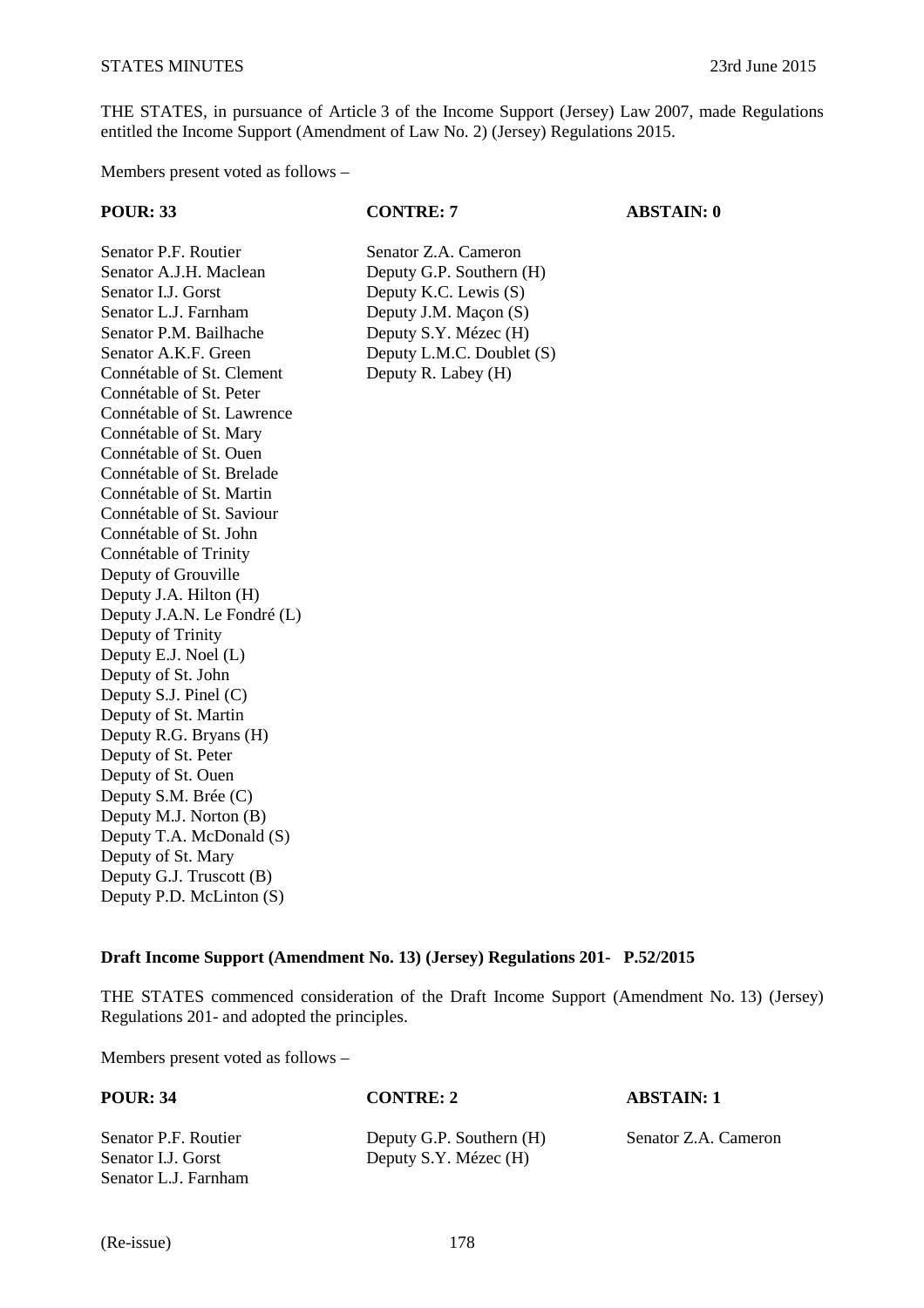Senator P.M. Bailhache Senator A.K.F. Green Connétable of St. Clement Connétable of St. Peter Connétable of St. Lawrence Connétable of St. Mary Connétable of St. Ouen Connétable of St. Martin Connétable of St. Saviour Connétable of St. John Connétable of Trinity Deputy of Grouville Deputy J.A. Hilton (H) Deputy J.A.N. Le Fondré (L) Deputy of Trinity Deputy E.J. Noel (L) Deputy of St. John Deputy J.M. Maçon (S) Deputy S.J. Pinel (C) Deputy of St. Martin Deputy R.G. Bryans (H) Deputy of St. Peter Deputy of St. Ouen Deputy L.M.C. Doublet (S) Deputy R. Labey (H) Deputy S.M. Brée (C) Deputy M.J. Norton (B) Deputy T.A. McDonald (S) Deputy of St. Mary Deputy G.J. Truscott (B) Deputy P.D. McLinton (S)

THE STATES, having been informed that the relevant scrutiny panel had indicated that it did not wish to scrutinise the draft legislation, adopted Regulation 1.

THE STATES adopted Regulation 2.

Members present voted as follows –

Senator P.F. Routier Senator Z.A. Cameron Senator P.F.C. Ozouf Deputy G.P. Southern (H) Senator A.J.H. Maclean Deputy of St. John Senator I.J. Gorst Deputy S.Y. Mézec (H) Senator P.M. Bailhache Senator A.K.F. Green Connétable of St. Clement Connétable of St. Peter Connétable of St. Lawrence Connétable of St. Mary Connétable of St. Ouen

# **POUR: 35 CONTRE: 5 ABSTAIN: 0**

Senator L.J. Farnham Deputy L.M.C. Doublet (S)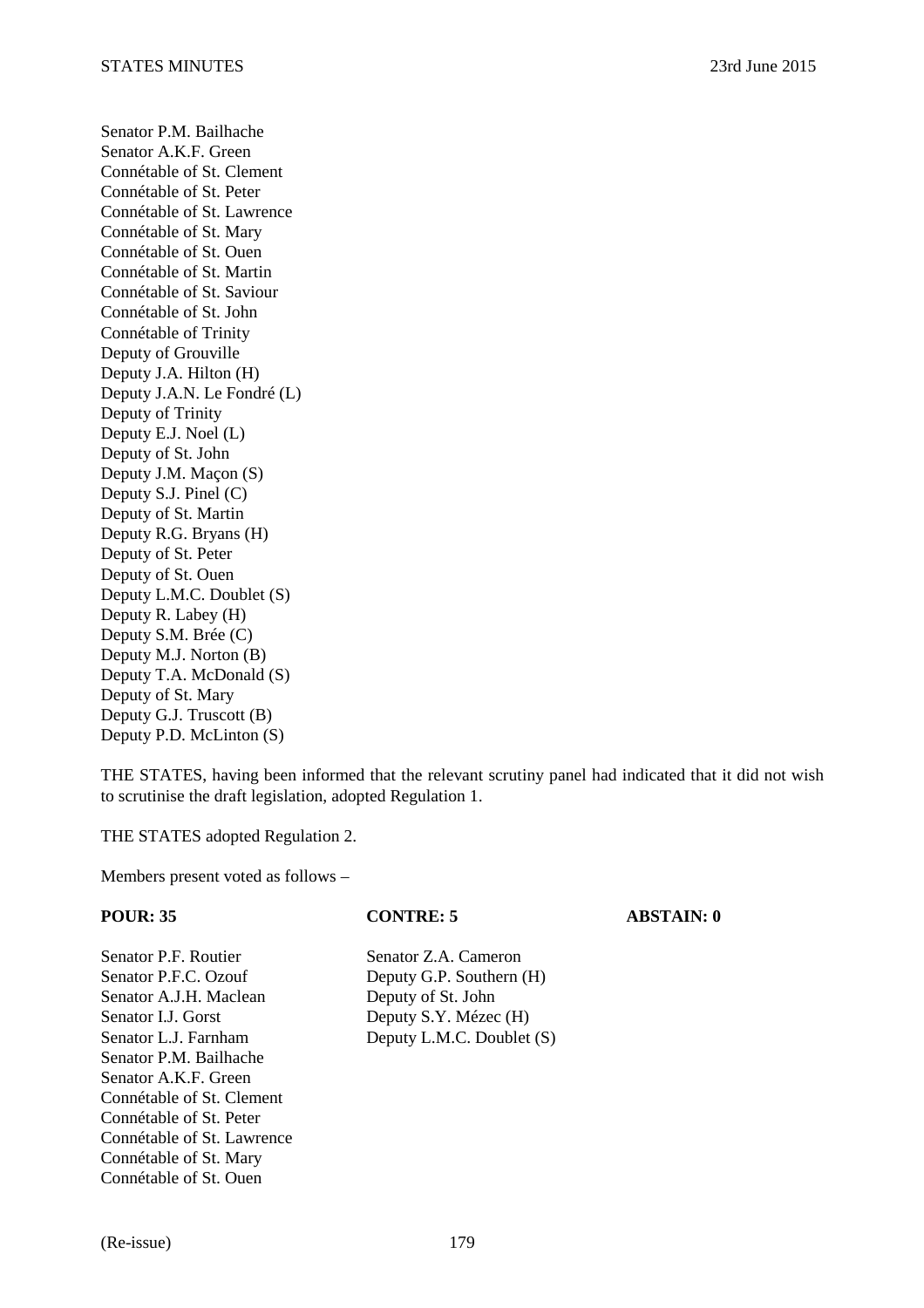Connétable of St. Martin Connétable of St. Saviour Connétable of St. John Connétable of Trinity Deputy of Grouville Deputy J.A. Hilton (H) Deputy J.A.N. Le Fondré (L) Deputy of Trinity Deputy K.C. Lewis (S) Deputy E.J. Noel (L) Deputy J.M. Maçon (S) Deputy S.J. Pinel (C) Deputy of St. Martin Deputy R.G. Bryans (H) Deputy of St. Peter Deputy of St. Ouen Deputy R. Labey (H) Deputy S.M. Brée (C) Deputy M.J. Norton (B) Deputy T.A. McDonald (S) Deputy of St. Mary Deputy G.J. Truscott (B) Deputy P.D. McLinton (S)

THE STATES adopted Regulations 3 to 9.

THE STATES, in pursuance of Articles 3(3)(b), 5 and 18 of the Income Support (Jersey) Law 2007, made Regulations entitled the Income Support (Amendment No. 13) (Jersey) Regulations 2015.

Members present voted as follows –

# **POUR: 38 CONTRE: 2** ABSTAIN: 0 Senator P.F. Routier Deputy G.P. Southern (H) Senator P.F.C. Ozouf Deputy S.Y. Mézec (H) Senator A.J.H. Maclean Senator I.J. Gorst Senator L.J. Farnham Senator P.M. Bailhache Senator A.K.F. Green Senator Z.A. Cameron Connétable of St. Clement Connétable of St. Peter Connétable of St. Lawrence Connétable of St. Mary Connétable of St. Ouen Connétable of St. Martin

Connétable of St. Saviour Connétable of St. John Connétable of Trinity Deputy of Grouville Deputy J.A. Hilton (H)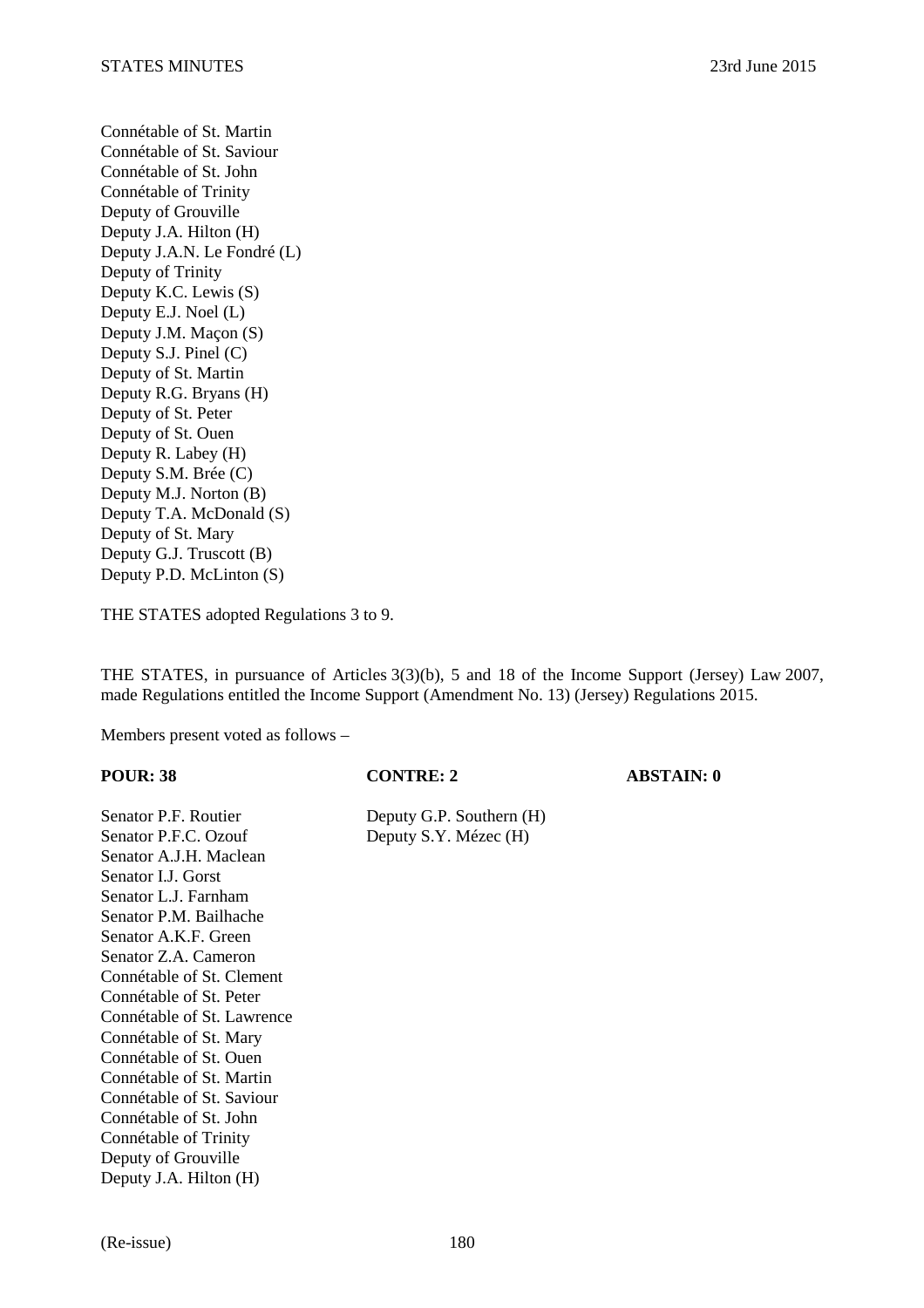Deputy J.A.N. Le Fondré (L) Deputy of Trinity Deputy K.C. Lewis (S) Deputy E.J. Noel (L) Deputy of St. John Deputy J.M. Maçon (S) Deputy S.J. Pinel (C) Deputy of St. Martin Deputy R.G. Bryans (H) Deputy of St. Peter Deputy of St. Ouen Deputy L.M.C. Doublet (S) Deputy R. Labey (H) Deputy S.M. Brée (C) Deputy M.J. Norton (B) Deputy T.A. McDonald (S) Deputy of St. Mary Deputy G.J. Truscott (B) Deputy P.D. McLinton (S)

### **Draft Adoption (Amendment No. 7) (Jersey) Law 201- P.53/2015**

THE STATES commenced consideration of the Draft Adoption (Amendment No. 7) (Jersey) Law 201 and adopted the principles.

THE STATES, having been informed that the relevant scrutiny panel had indicated that it did not wish to scrutinise the draft legislation, adopted Articles 1 to 3.

THE STATES adopted Article 4.

| <b>POUR: 33</b>            | <b>CONTRE: 1</b>         | <b>ABSTAIN: 0</b> |
|----------------------------|--------------------------|-------------------|
| Senator P.F. Routier       | Connétable of St. Martin |                   |
| Senator P.F.C. Ozouf       |                          |                   |
| Senator LJ. Gorst          |                          |                   |
| Senator P.M. Bailhache     |                          |                   |
| Senator A.K.F. Green       |                          |                   |
| Connétable of St. Clement  |                          |                   |
| Connétable of St. Peter    |                          |                   |
| Connétable of St. Lawrence |                          |                   |
| Connétable of St. Mary     |                          |                   |
| Connétable of St. Saviour  |                          |                   |
| Connétable of Trinity      |                          |                   |
| Deputy G.P. Southern (H)   |                          |                   |
| Deputy of Grouville        |                          |                   |
| Deputy J.A. Hilton (H)     |                          |                   |
| Deputy of Trinity          |                          |                   |
| Deputy K.C. Lewis (S)      |                          |                   |
| Deputy E.J. Noel (L)       |                          |                   |
| Deputy of St. John         |                          |                   |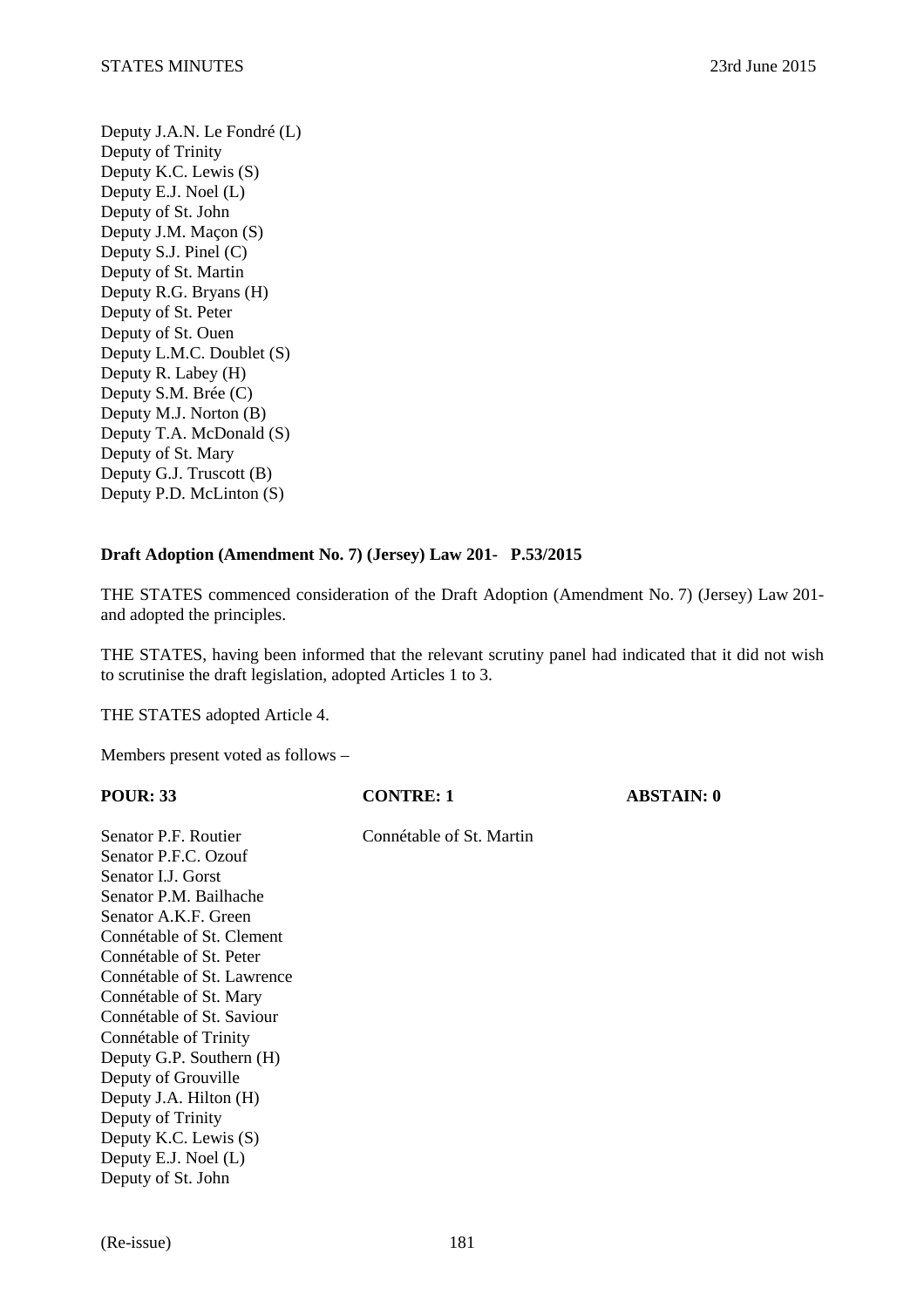Deputy J.M. Maçon (S) Deputy S.J. Pinel (C) Deputy of St. Martin Deputy R.G. Bryans (H) Deputy of St. Peter Deputy S.Y. Mézec (H) Deputy of St. Ouen Deputy L.M.C. Doublet (S) Deputy R. Labey (H) Deputy S.M. Brée (C) Deputy M.J. Norton (B) Deputy T.A. McDonald (S) Deputy of St. Mary Deputy G.J. Truscott (B) Deputy P.D. McLinton (S)

THE STATES adopted Articles 5 to 9.

THE STATES, subject to the sanction of Her Most Excellent Majesty in Council, adopted a Law entitled the Adoption (Amendment No. 7) (Jersey) Law 201-.

# **Arrangement of public business for future meetings**

THE STATES agreed the following arrangement of public business for future meetings proposed, as amended, by the Chairman of the Privileges and Procedures Committee in accordance with the provisions of Standing Order 88(3) –

# **14th July 2015**

| States Assembly: filming proceedings and the installation of clocks.<br>Lodged: 16th April 2015.<br>Privileges and Procedures Committee.               | P.39/2015.                        |
|--------------------------------------------------------------------------------------------------------------------------------------------------------|-----------------------------------|
| Draft States of Jersey (Transfer of Functions No. 8) (Miscellaneous Transfers)<br>(Jersey) Regulations 201-.<br>Lodged: 6th May 2015.                  | P.46/2015.<br>$(re\text{-}issue)$ |
| Chief Minister.                                                                                                                                        |                                   |
| Jersey Financial Services Commission: re-appointment of Commissioner.<br>Lodged: 11th May 2015.<br>Chief Minister. (Consideration 'in camera'.)        | P.49/2015.                        |
| Draft Register of Names and Addresses (Comparison with Electoral Registers)<br>(Jersey) Regulations 201-.<br>Lodged: 14th May 2015.<br>Chief Minister. | P.55/2015.                        |
| Draft Register of Names and Addresses (Access for Medical Purposes) (Jersey)<br>Regulations 201-.<br>Lodged: 14th May 2015.<br>Chief Minister.         | P.56/2015.                        |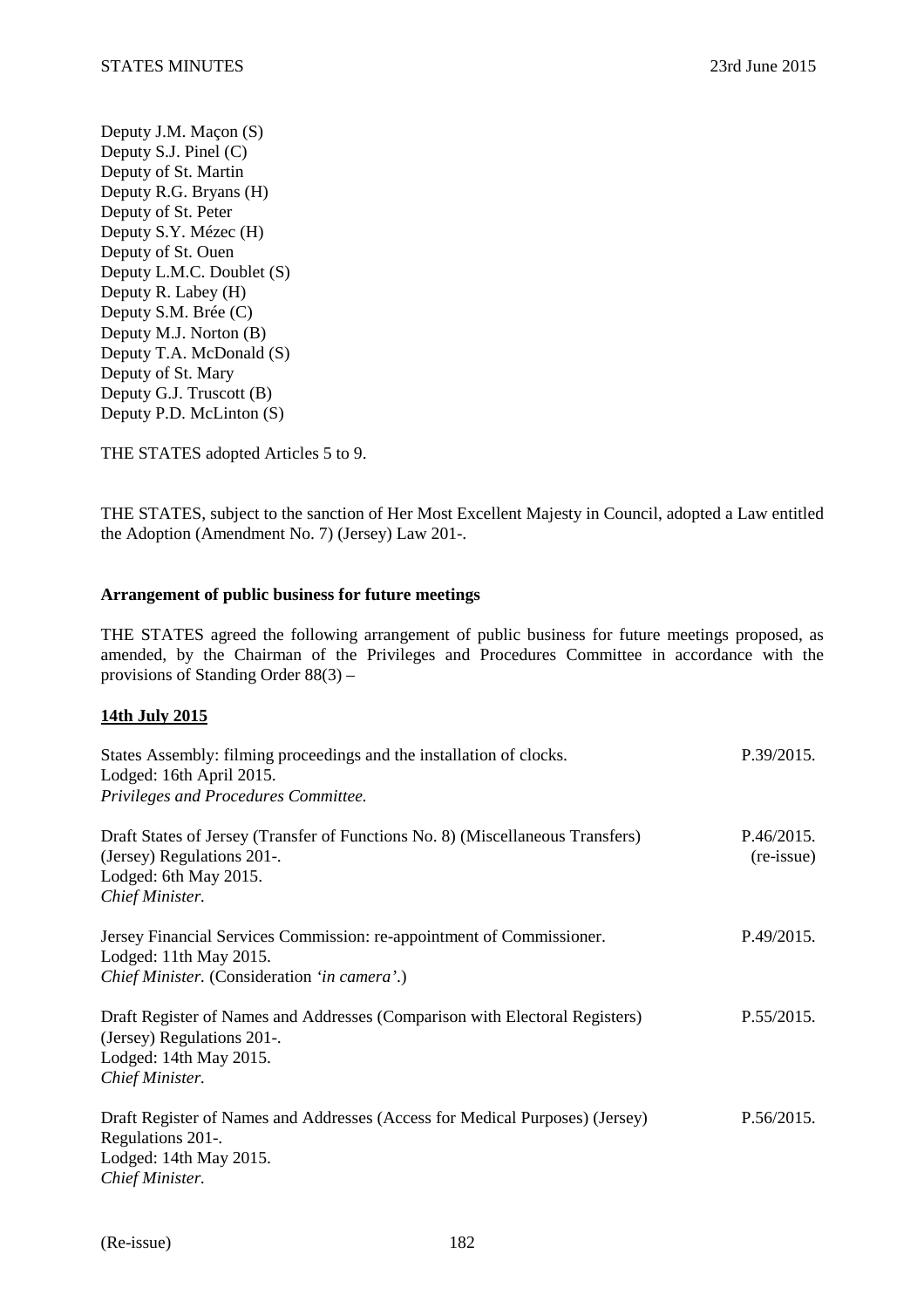# STATES MINUTES 23rd June 2015

| Draft Public Finances (Amendment of Law No. 3) (Jersey) Regulations 201-.<br>Lodged: 22nd May 2015.<br>Minister for Treasury and Resources.                                                   | P.57/2015.         |
|-----------------------------------------------------------------------------------------------------------------------------------------------------------------------------------------------|--------------------|
| Draft Shipping (Amendment of Law) (Jersey) Regulations 201-.<br>Lodged: 27th May 2015.<br>Minister for Economic Development.                                                                  | P.59/2015.         |
| Draft Employment of States of Jersey Employees (Amendment No. 7) (Jersey)<br>Regulations 201-.<br>Lodged: 2nd June 2015.<br><b>States Employment Board.</b>                                   | P.60/2015.         |
| Draft EU Legislation (Civil Aviation Insurance) (Jersey) Regulations 201-.<br>Lodged: 2nd June 2015.<br>Minister for External Relations.                                                      | P.61/2015.         |
| Draft Air Navigation (Investigation of Air Accidents and Incidents on Jersey<br>Registered Aircraft) (Jersey) Regulations 201-.<br>Lodged: 2nd June 2015.<br>Minister for External Relations. | P.62/2015.         |
| Draft Aircraft Registration (Births, Deaths and Missing Persons) (Jersey)<br>Regulations 201-.<br>Lodged: 2nd June 2015.<br>Minister for Economic Development.                                | P.63/2015.         |
| Draft Aircraft Registration (Births, Deaths And Missing Persons) (Jersey)<br>Regulations 201- (P.63/2015): amendment.<br>Lodged: 11th June 2015.<br>Minister for Economic Development.        | P.63/2015.<br>Amd. |
| Humanist and Open-air Marriages.<br>Lodged: 15th June 2015.<br>Deputy L.M.C. Doublet of St. Saviour.                                                                                          | P.65/2015.         |
| Keppel Tower: petition.<br>Lodged: 23rd June 2015.<br>Deputy of Grouville.                                                                                                                    | P.67/2015.         |
| <b>8th September 2015</b>                                                                                                                                                                     |                    |
| Immigration, Asylum and Nationality Act 2006 and Immigration Act 2014: extension<br>of certain sections to Jersey.<br>Lodged: 10th June 2015.<br>Chief Minister.                              | P.64/2015.         |
| Greville Bathe Fund: appointment of Jurat.<br>Lodged: 16th June 2015.<br>Minister for Treasury and Resources.                                                                                 | P.66/2015.         |